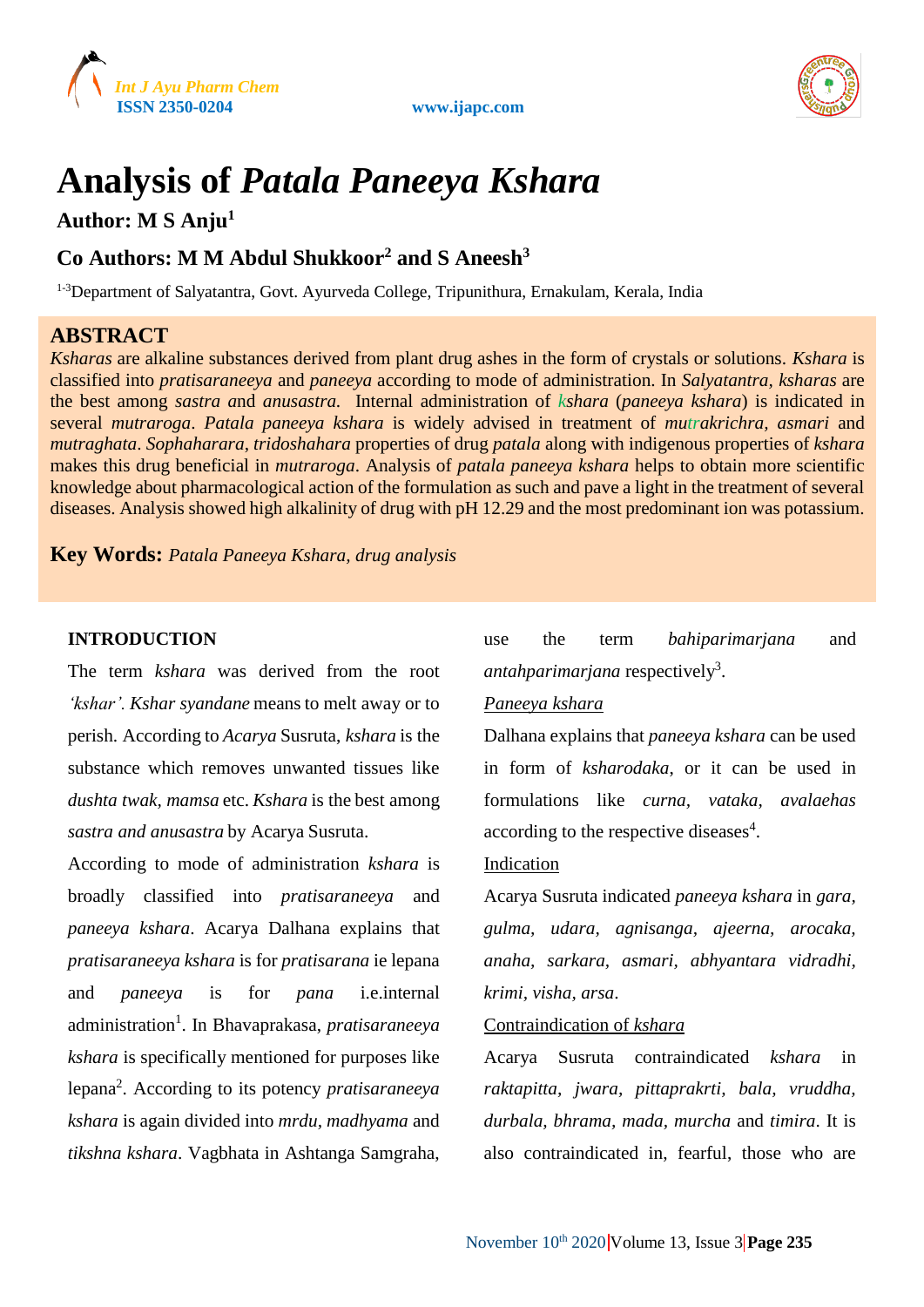# *Int J Ayu Pharm Chem*





suffering from swelling all over body, bleeding disorders, pregnancy, women during menstruation, high fever, diabetes, emaciation, thirst, in persons with retroversion or introversion of uterus, vaginal prolapse. *Kshara* should not be applied on *marma, sira, snayu, sandhi, cartilages, sevani, dhamani*, *gala*, *nakhantha*, *nabhi, srotas*, *akshi* and in less muscular areas. Even if the disease is treatable with *kshara*, it will not succeed in persons with *soonagatra, asthisoola, annadwesha, hrdaya* and *sandhipeeda*.

#### *Patala Paneeya Kshara*

In Ayurveda classics, there are references about several *paneeya kshara*. Among them *patala paneeya kshara* is an important one. In Ayurveda, *mutrarogas* are included in 3 headings; *mutrakrichra, asmari* and *mutraghata*. In the treatment of these there are references about the usage of *patala paneeya kshara*. *Kledavahana* is the principle function of *mutra* in *sareera<sup>5</sup>* . There is intimate relation of *mutra* and *kleda*. So in pathogenesis of *mutra rogas, kleda* finds a potential role. Therefore a formulation which can correct this will be beneficial to use. Hence *kshara* finds its importance.

*Patala* is one among the *ksharagana* mentioned by Acarya Susruta and is also included in *sophahara* mahakashaya mentioned by Acarya Caraka<sup>6</sup>. *Patala* is one among in *dasamoola*. Also included in *aragwadhadi gana* by Acarya Vagbhata.

*Patala* was identified as Stereospermum suaveolens DC (Fig. 1**)** in Ayurveda Pharmacopeia of India. It belongs to the family Bignoniaceae.



**Figure 1.** *Patala* **(**Sterespermum suaveolens DC) In Ayurvedic Pharmacopoeia of India, the properties and action of drug *patala* is described as,

*Rasa: Tikta, Katu, Kashaya, Madhura Virya: Ushna Guna: Guru, visada Vipaka: Katu Karma: tridoshahara, hrdya, dipana, trshaghna, raktadoshahara, vishaghna, rasayana, adhobhagadoshahara*<sup>7</sup> .

# **MATERIALS AND METHODS**

#### Preparation of *Patala Paneeya Kshara*

Drug preparation was done according to the reference in Rasa Tarangini<sup>8</sup>.

The drug *patala* was identified. Pure samples of *Patala twak, saka* were collected and dried. They burnt well and ash was collected (Fig.2). Ash immersed in 4 times of water and stirred for 1yama (3 hours). Then the solution filtered through a 3 layered cloth for seven times and the same was

November 10<sup>th</sup> 2020 Volume 13, Issue 3 Page 236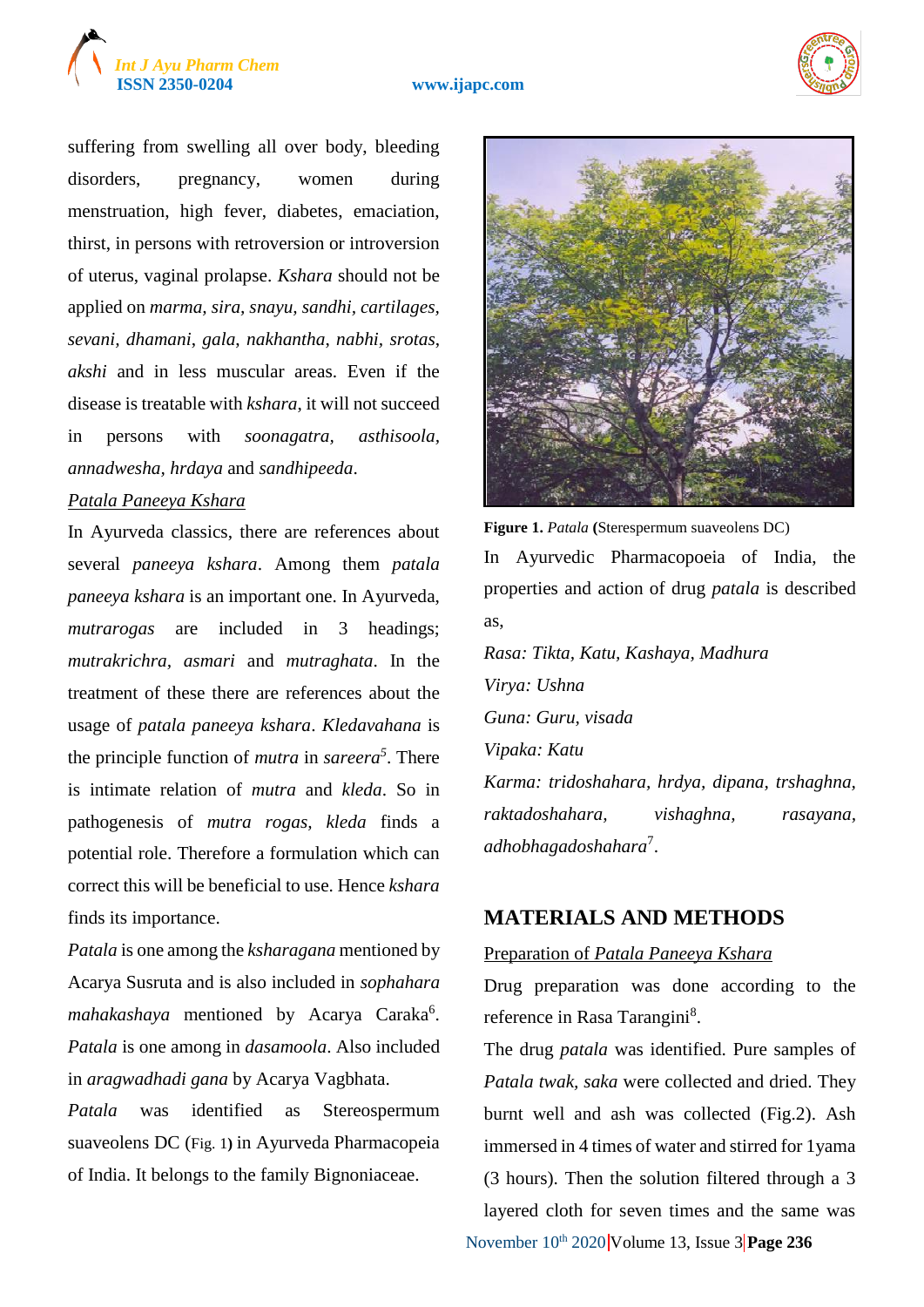



heated upto complete evaporation of water and the remaining solid part which was white in colour was collected (Fig.3). *Kshara*s are generally hyrgroscopic in nature and become slimy when it comes in contact with atmosphere. So the prepared *kshara* was kept in an air tight container. Acarya Susruta advised to keep *kshara* in vessels of iron.



**Figure 2** Bark of *Patala* and ash obtained after burning



**Figure 3** Preparation of *Patala Paneeya Kshara* Analysis of *Patala Paneeya Kshara*

The sample of the drug (15gm) was sent to CARe Keralam, limited, Thrissur, Kerala and analyzed (Fig.4). Higher metal content was analyzed to make sure about the drug safety parameter. Other physical and chemical parameters like pH, acid insoluble ash, loss on drying, total ash were carried out. Estimation of ions also done.

## **RESULTS**

The higher metal content of the drug was found to be in normal level making safe drug intake (Arsenic and cadmium were at below detectable level, lead- 0.05mg/kg, mercury – 0.09mg/kg, iron  $-21.67mg/kg$ ). Ions detected from the study were potassium – 48.78%, sodium – 6.29%, calcium – 0.54%). pH obtained was 12.29. Acid insoluble ash obtained was 1.20%, loss on drying was 2.12% and total ash obtained was 96.22%.

|                                                   | Test Report No: CKL/20/W2633               |                 | <b>TEST REPORT</b>                                                                                                   |                        | Date: 20-03-2020                                                          |
|---------------------------------------------------|--------------------------------------------|-----------------|----------------------------------------------------------------------------------------------------------------------|------------------------|---------------------------------------------------------------------------|
|                                                   | > Name of Manufacturer                     |                 | : Dr Anju M S                                                                                                        |                        |                                                                           |
|                                                   | Customer Address                           |                 | : 3rd M.S PG Scholar, Dept. of Salyatantra<br>Govt. Ayurveda College & Hospital<br>. Tripunithura, Ernakulam-682 305 |                        |                                                                           |
|                                                   | » Manufacturing License no.                |                 | : Not Mentioned                                                                                                      |                        |                                                                           |
|                                                   | > Test Requisition No. & Date              |                 | : LWC1241 & 06-03-2020                                                                                               |                        |                                                                           |
| Date of Sample Received<br>> Sample Analysis Date |                                            |                 | $: 06 - 03 - 2020$<br>: 10-03-2020 To 20-03-2020                                                                     |                        |                                                                           |
|                                                   |                                            |                 |                                                                                                                      |                        |                                                                           |
| > Sample ID                                       |                                            |                 | : W2633                                                                                                              |                        |                                                                           |
|                                                   | Batch No                                   |                 | : Not Mentioned                                                                                                      |                        |                                                                           |
| > Batch Size                                      |                                            |                 | : Not Mentioned<br>: Not Mentioned                                                                                   |                        |                                                                           |
|                                                   | Date of Manufacturing                      |                 | : Not Mentioned                                                                                                      |                        |                                                                           |
|                                                   | Date of Expiry                             |                 |                                                                                                                      |                        |                                                                           |
|                                                   |                                            |                 |                                                                                                                      |                        |                                                                           |
|                                                   | Quantity of Sample Received : 15 gm        |                 |                                                                                                                      |                        |                                                                           |
|                                                   | > Sample Drawn by                          |                 | : The Party                                                                                                          |                        |                                                                           |
|                                                   | > Sample Condition<br>> Sample Description |                 | : Received in good condition<br>: White Coloured Powder                                                              |                        |                                                                           |
|                                                   | Parameters                                 | Result          | Specification                                                                                                        | <b>Detection Limit</b> | <b>Test Method</b>                                                        |
| SI.No.<br>$\mathbf{1}$                            | Arsenic                                    | <b>BDL</b>      | NMT 3.0 mg/ kg                                                                                                       | $0.05$ mg/ $kg$        | CKL/ANL/AY-008                                                            |
|                                                   | Cadmium                                    | <b>BDL</b>      | NMT 0.3 mg/kg                                                                                                        | $0.05$ mg/ $kg$        | CKL/ANL/AY-008                                                            |
| $\overline{2}$<br>3                               | Lead                                       | $0.05$ mg/kg    | NMT 10.0 mg/ kg                                                                                                      | 0.05 mg/ kg            | CKL/ANL/AY-008                                                            |
| $\overline{a}$                                    | Mercury                                    | $0.09$ mg/ $kg$ | NMT 1.0 mg/ kg                                                                                                       | $0.05$ mg/ $kg$        | CKL/ANL/AY-008                                                            |
| 5                                                 | Iron                                       | 21.67 mg/kg     |                                                                                                                      | $0.05$ mg/ $kg$        | CKL/ANL/AY-008                                                            |
| 6                                                 | Potassium as K                             | 48.78%          |                                                                                                                      |                        |                                                                           |
| 7.                                                | Sodium as Na                               | 6.29%           | ۰                                                                                                                    |                        |                                                                           |
| 8                                                 | Calcium as Ca                              | 0.54%           |                                                                                                                      |                        |                                                                           |
| $\overline{a}$                                    | pH (10 % aqueous<br>solution)              | 12.29           |                                                                                                                      |                        | API Part 1, Vol 1                                                         |
| 10                                                | Acid Insoluble Ash                         | 1.20%           | ü                                                                                                                    | ٠                      | AOAC 21st Edn 2019<br>AOAC 21st Edn 2019<br>AOAC 21st Edn 2019<br>IP 2018 |
| 11                                                | Loss on Drying                             | 2.12%           |                                                                                                                      |                        | API Part 1, Vol 1<br>IP 2018                                              |

**Figure4** Analysis of *Patala Paneeya Kshara*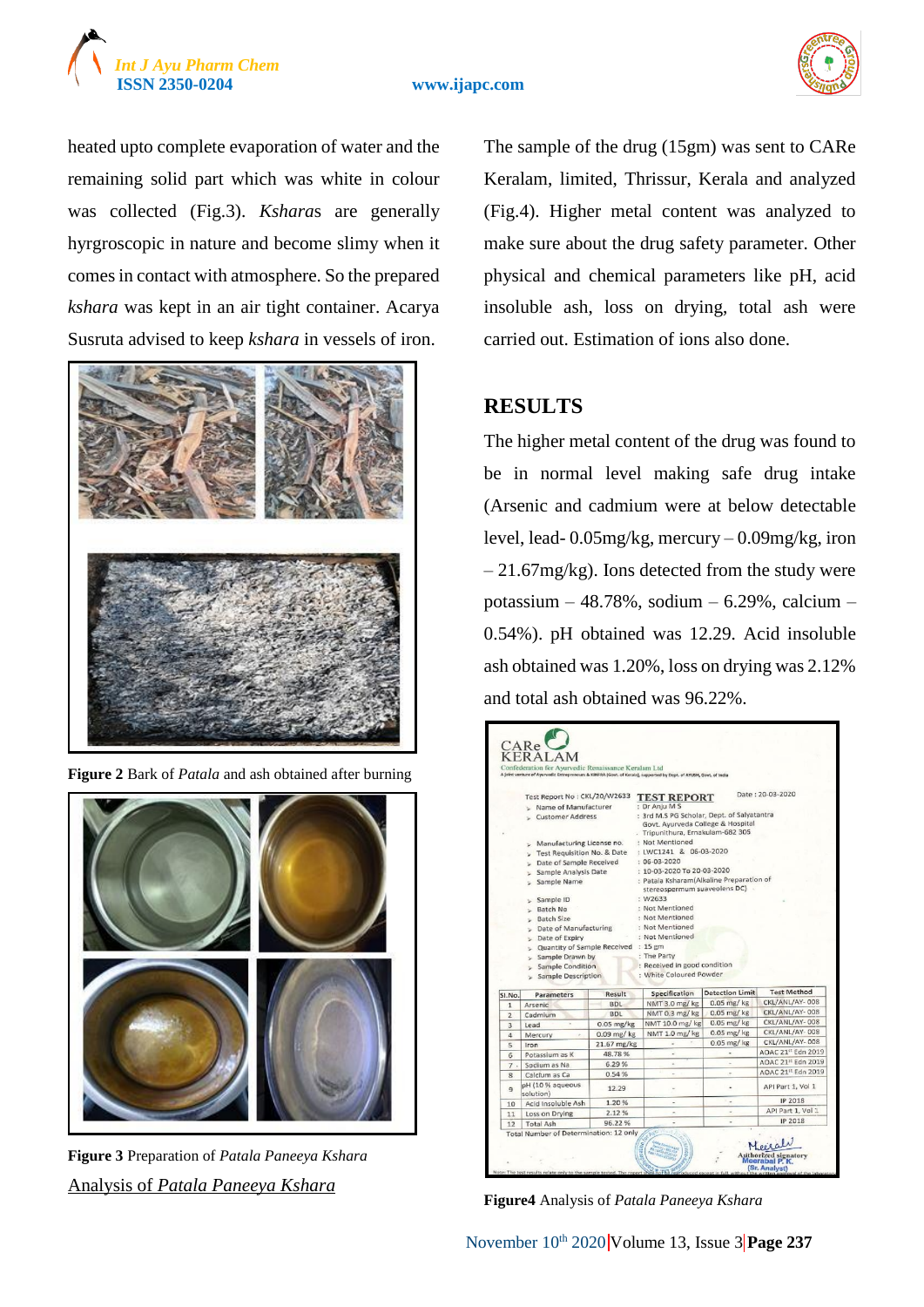



## **CONCLUSION**

From the analysis it is evident that the drug is safe for internal administration. The carbonates in *kshara* are predominantly of potassium. Sodium in carbonate form is also present. These may act as alkalizers. pH of the drug was found to be 12.29 indicating strong alkaline nature of the drug. In *asmari* and *mutrakrichra* maintenance of urine pH at appropriate level is an important treatment strategy. In short all these properties of drug can be effectively used in the treatment of *mutrarogas* like *asmari, mutrakrichra* and *mutraghata*.

Action of other ingredients like iron and calcium should be studied which may help in management of other *kshara sadhya vyadhis*. Thus this work will be beneficial in future for further research studies in this area.